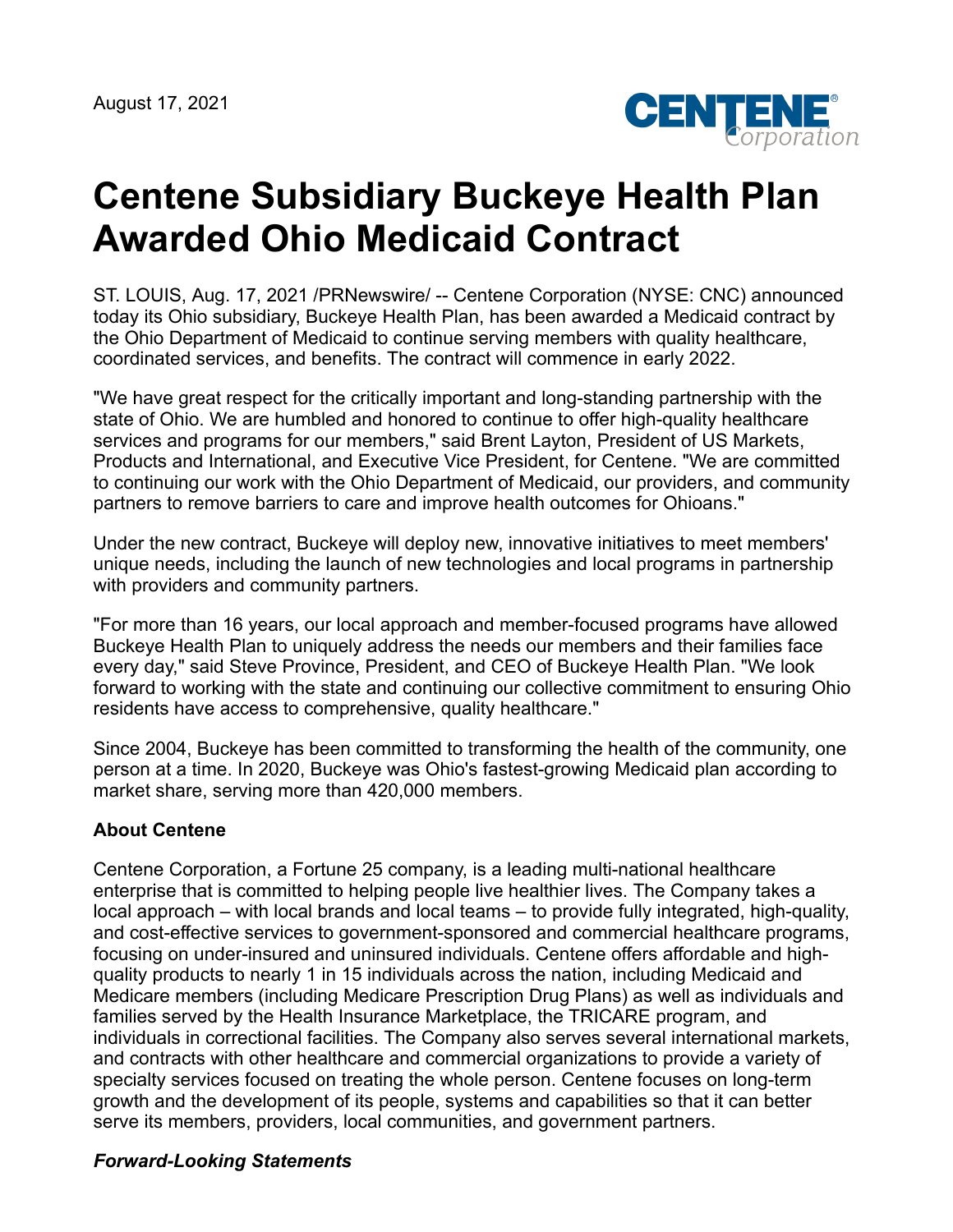*All statements, other than statements of current or historical fact, contained in this press release are forward-looking statements. Without limiting the foregoing, forward-looking statements often use words such as "believe," "anticipate," "plan," "expect," "estimate," "intend," "seek," "target," "goal," "may," "will," "would," "could," "should," "can," "continue" and other similar words or expressions (and the negative thereof). Centene (the Company, our, or we) intends such forward-looking statements to be covered by the safe-harbor provisions for forward-looking statements contained in the Private Securities Litigation Reform Act of 1995, and we are including this statement for purposes of complying with these safe-harbor provisions. In particular, these statements include, without limitation, statements about our future operating or financial performance, market opportunity, growth strategy, competition, expected activities in completed and future acquisitions, including statements about the impact of our proposed acquisition of Magellan Health (the Magellan Acquisition), our completed acquisition of WellCare Health Plans, Inc. (WellCare and such acquisition, the WellCare Acquisition), other recent and future acquisitions, investments, the adequacy of our available cash resources and our settlements with Ohio and Mississippi to resolve claims and/or allegations made by those states with regard to past practices at Envolve Pharmacy Solutions, Inc. (Envolve), as our pharmacy benefits manager (PBM) subsidiary, and other possible future claims and settlements related to the past practices at Envolve and our ability to settle claims with other states within the reserve estimate we have recorded and on other acceptable terms, or at all. These forward-looking statements reflect our current views with respect to future events and are based on numerous assumptions and assessments made by us in light of our experience and perception of historical trends, current conditions, business strategies, operating environments, future developments and other factors we believe appropriate. By their nature, forward-looking statements involve known and unknown risks and uncertainties and are subject to change because they relate to events and depend on circumstances that will occur in the future, including economic, regulatory, competitive and other factors that may cause our or our industry's actual results, levels of activity, performance or achievements to be materially different from any future results, levels of activity, performance or achievements expressed or implied by these forward-looking statements. These statements are not guarantees of future performance and are subject to risks, uncertainties and assumptions. All forward-looking statements included in this press release are based on information available to us on the date hereof. Except as may be otherwise required by law, we undertake no obligation to update or revise the forward-looking statements included in this press release, whether as a result of new information, future events or otherwise, after the date hereof. You should not place undue reliance on any forward-looking statements, as actual results may differ materially from projections, estimates, or other forward-looking statements due to a variety of important factors, variables and events including, but not limited to: the impact of COVID-19 on global markets, economic conditions, the healthcare industry and our results of operations and the response by governments and other third parties; the risk that regulatory or other approvals required for the Magellan Acquisition may be delayed or not obtained or are subject to unanticipated conditions that could require the exertion of management's time and our resources or otherwise have an adverse effect on us; the possibility that certain conditions to the consummation of the Magellan Acquisition will not be satisfied or completed on a timely basis and accordingly, the Magellan Acquisition may not be consummated on a timely basis or at all; uncertainty as to the expected financial performance of the combined company following completion of the Magellan Acquisition; the possibility that the expected synergies and value creation from the Magellan Acquisition or the WellCare Acquisition (or other acquired businesses) will not be realized, or will not be realized within the respective expected time periods; the risk that unexpected costs will be incurred in connection with the completion and/or integration of the Magellan Acquisition or that the integration of Magellan Health will be more difficult or time consuming than expected; the risk that potential litigation*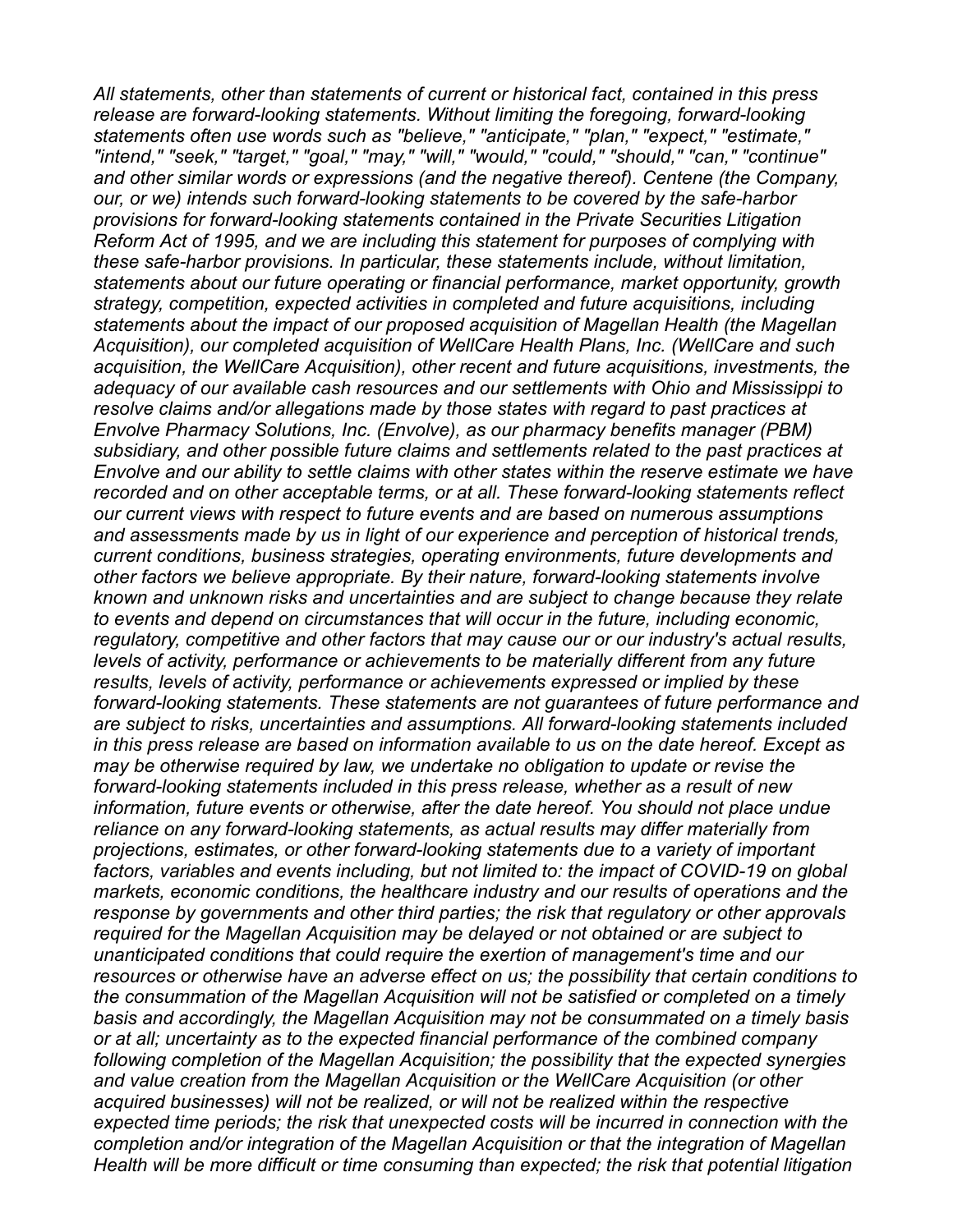*in connection with the Magellan Acquisition may affect the timing or occurrence of the Magellan Acquisition or result in significant costs of defense, indemnification and liability; a downgrade of the credit rating of our indebtedness; the inability to retain key personnel; disruption from the announcement, pendency, completion and/or integration of the Magellan Acquisition or from the integration of the WellCare Acquisition, or similar risks from other acquisitions we may announce or complete from time to time, including potential adverse reactions or changes to business relationships with customers, employees, suppliers or regulators, making it more difficult to maintain business and operational relationships; our ability to accurately predict and effectively manage health benefits and other operating expenses and reserves, including fluctuations in medical utilization rates due to the impact of COVID-19; competition; membership and revenue declines or unexpected trends; changes in healthcare practices, new technologies and advances in medicine; increased healthcare costs; changes in economic, political or market conditions; changes in federal or state laws or regulations, including changes with respect to income tax reform or government healthcare programs as well as changes with respect to the Patient Protection and Affordable Care Act and the Health Care and Education Affordability Reconciliation Act (collectively referred to as the ACA) and any regulations enacted thereunder that may result from changing political conditions, the new administration or judicial actions; rate cuts or other payment reductions or delays by governmental payors and other risks and uncertainties affecting our government businesses; our ability to adequately price products; tax matters; disasters or major epidemics; changes in expected contract start dates; provider, state, federal, foreign and other contract changes and timing of regulatory approval of contracts; the expiration, suspension, or termination of our contracts with federal or state governments (including, but not limited to, Medicaid, Medicare, TRICARE or other customers); the difficulty of predicting the timing or outcome of legal or regulatory proceedings or matters, including claims against our PBM business or whether additional claims, reviews or investigations relating to our PBM business will be brought by states, the federal government or shareholder litigants, or government investigations; challenges to our contract awards; cyber-attacks or other privacy or data security incidents; the exertion of management's time and our resources, and other expenses incurred and business changes required in connection with complying with the undertakings in connection with any regulatory, governmental or third party consents or approvals for acquisitions, including the Magellan Acquisition; disruption caused by significant completed and pending acquisitions making it more difficult to maintain business and operational relationships; the risk that unexpected costs will be incurred in connection with the completion and/or integration of acquisition transactions; changes in expected closing dates, estimated purchase price and accretion for acquisitions; the risk that acquired businesses will not be integrated successfully; restrictions and limitations in connection with our indebtedness; our ability to maintain or achieve improvement in the Centers for Medicare and Medicaid Services (CMS) Star ratings and maintain or achieve improvement in other quality scores in each case that can impact revenue and future growth; availability of debt and equity financing, on terms that are favorable to us; inflation; foreign currency fluctuations and risks and uncertainties discussed in the reports that Centene has filed with the Securities and Exchange Commission. This list of important factors is not intended to be exhaustive. We discuss certain of these matters more fully, as well as certain other factors that may affect our business operations, financial condition and results of operations, in our filings with the Securities and Exchange Commission (SEC), including our annual report on Form 10-K, quarterly reports on Form 10-Q and current reports on Form 8-K. Due to these important factors and risks, we cannot give assurances with respect to our future performance, including without limitation our ability to maintain adequate premium levels or our ability to control our future medical and selling, general and administrative costs.*